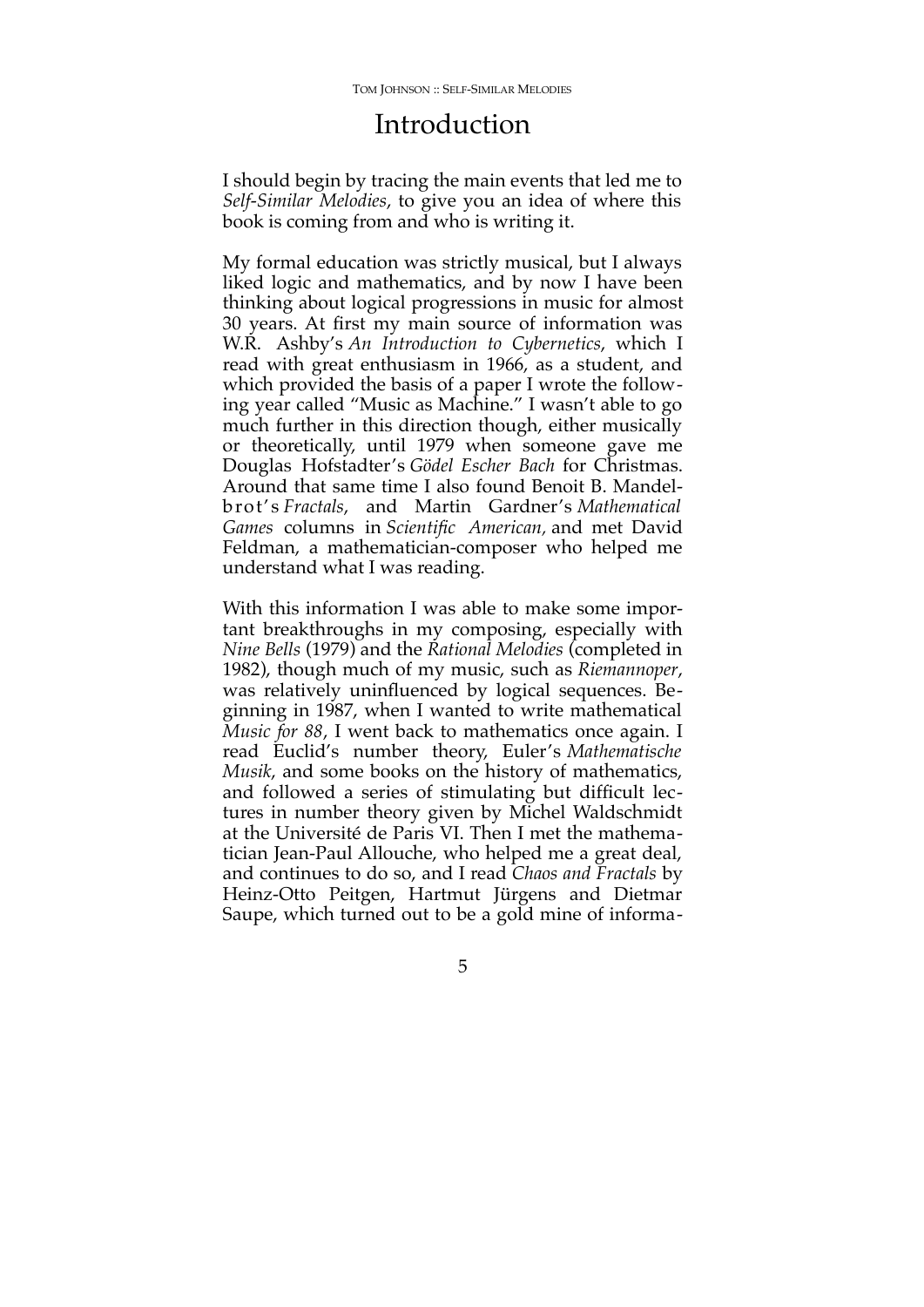tion about mathematical systems, many of which related to my musical systems. Also important has been Paul Epstein, a composer and colleague in Philadelphia. Our correspondence since 1990 has been especially useful regarding self-replicating melodies.

During all this time I was gathering notes and charts and computer programs, but I was always busy trying to produce pieces of music, and I never wanted to take the time to try to explain the techniques I was using. Eventually, however, my files of such things were overflowing, and I wasn't even sure myself anymore what I had been doing and what I should do next. It was time to clean out my files–and my head. As I began to go through piles of forgotten paper, it seemed that it would be good to try to put together a summary of this information. Not only was it necessary to put my own thoughts in order, but much of what I had developed seemed potentially useful for other composers and music theorists, and perhaps also for some non-musicians interested in logical systems. In order to put all these ideas together in a coherent way that you can hopefully understand, I needed to limit my subject, and it seemed to me that the majority of the most interesting ideas I had been exploring could all be defined as "self-similar melodies," a term which I had best define before I go any further.

To define "self-similar" in all its mathematical senses would require going into Cantor staircases, Sierpinsky sponges, Hilbert curves, Peano curves, and many other subjects. Numerous other books already do all this, and there is no need for a musician like myself, with only a limited understanding of the subject, to attempt to do it again. Besides, melodies are basically one-dimensional, whereas most of these mathematically studied types of self-similar structures are two- and three-dimensional. The principle of a self-similar structure is the same in all cases, however: a structure that replicates itself on more than one level. A self-similar melody, then, is a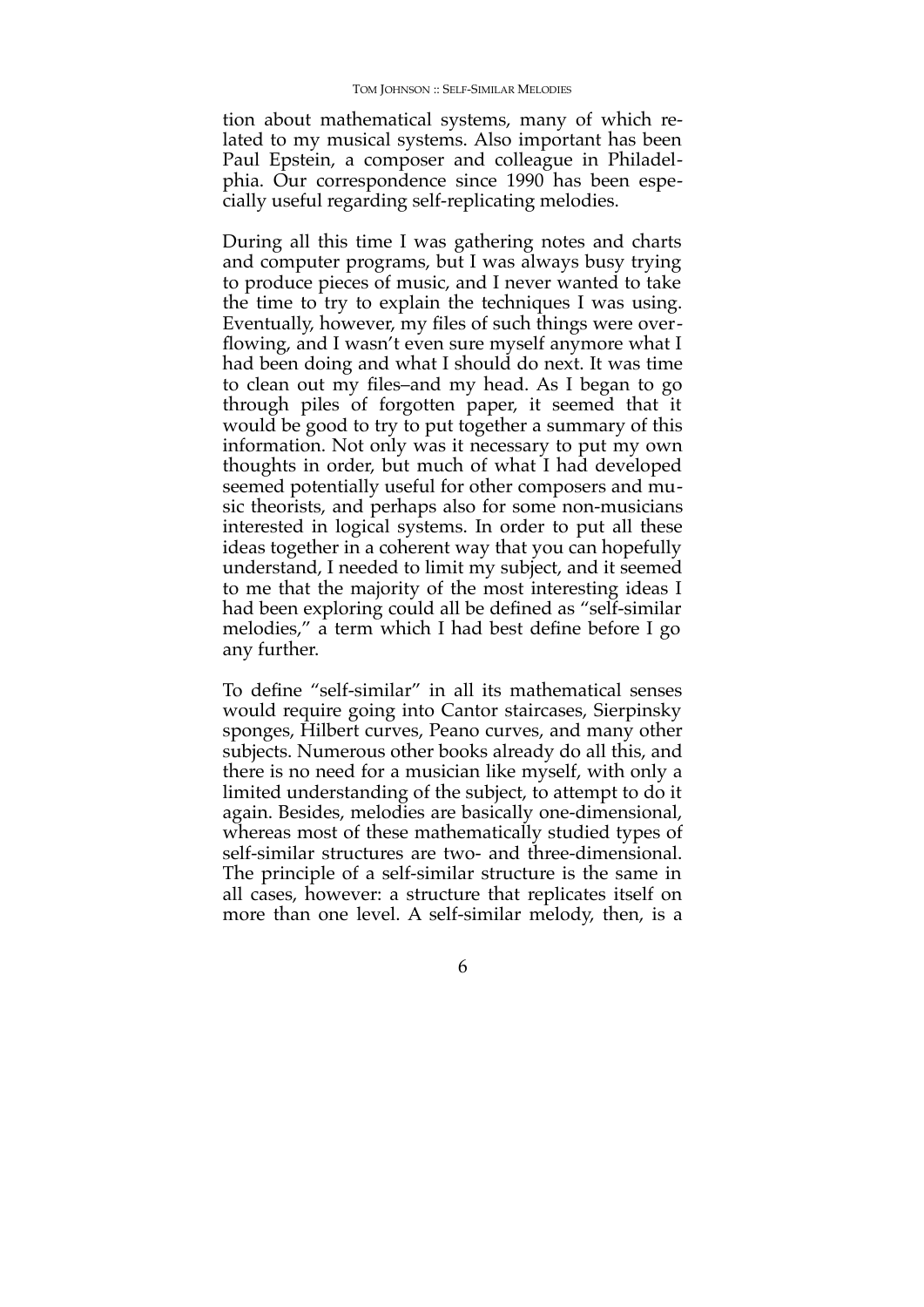melody in which the detailed movement from note to note is reflected in the way the melody as a whole is structured, and the larger organization reflects the details. This is not very precise language, so I will also give you an exact definition, which I can adhere to throughout this study:

*Self-similar melodies are melodies constructed entirely by repeated applications of a single procedure.*

Most of the sequences of notes and numbers in this book have exactly the same organization embedded on at least two levels in a way that is clear and indisputable, but there are a few cases where one could dispute whether the self-similarity is really exact, so that is why I have made my definition somewhat cautiously. Of course, if a single procedure is repeated many times, there will necessarily be some relationship not only between the second, third, and fourth outcomes of this procedure, but also between the second, fourth and sixth outcomes, and between the third, ninth and 27th outcomes, and so on. So my definition is not far from those of Mandelbrot, Peitgen, and of current mathematicians in general.

Self-similarity may seem like something that has very little to do with music, but in fact it goes to the very center of what composition has been about in the 20th century, and much of the 19th century as well. I once asked John Cage, whom I had the good fortune to know fairly well, what he really learned from his teacher Arnold Schoenberg. Usually Cage responded to this question with the often published anecdote about how Schoenberg said he would never have a sense of harmony. But this time, speaking informally late in his life, he replied differently. "I think the most important thing I learned from him was that the microcosm and the macrocosm should be related. Schoenberg talked often about that, and started me thinking in this direction."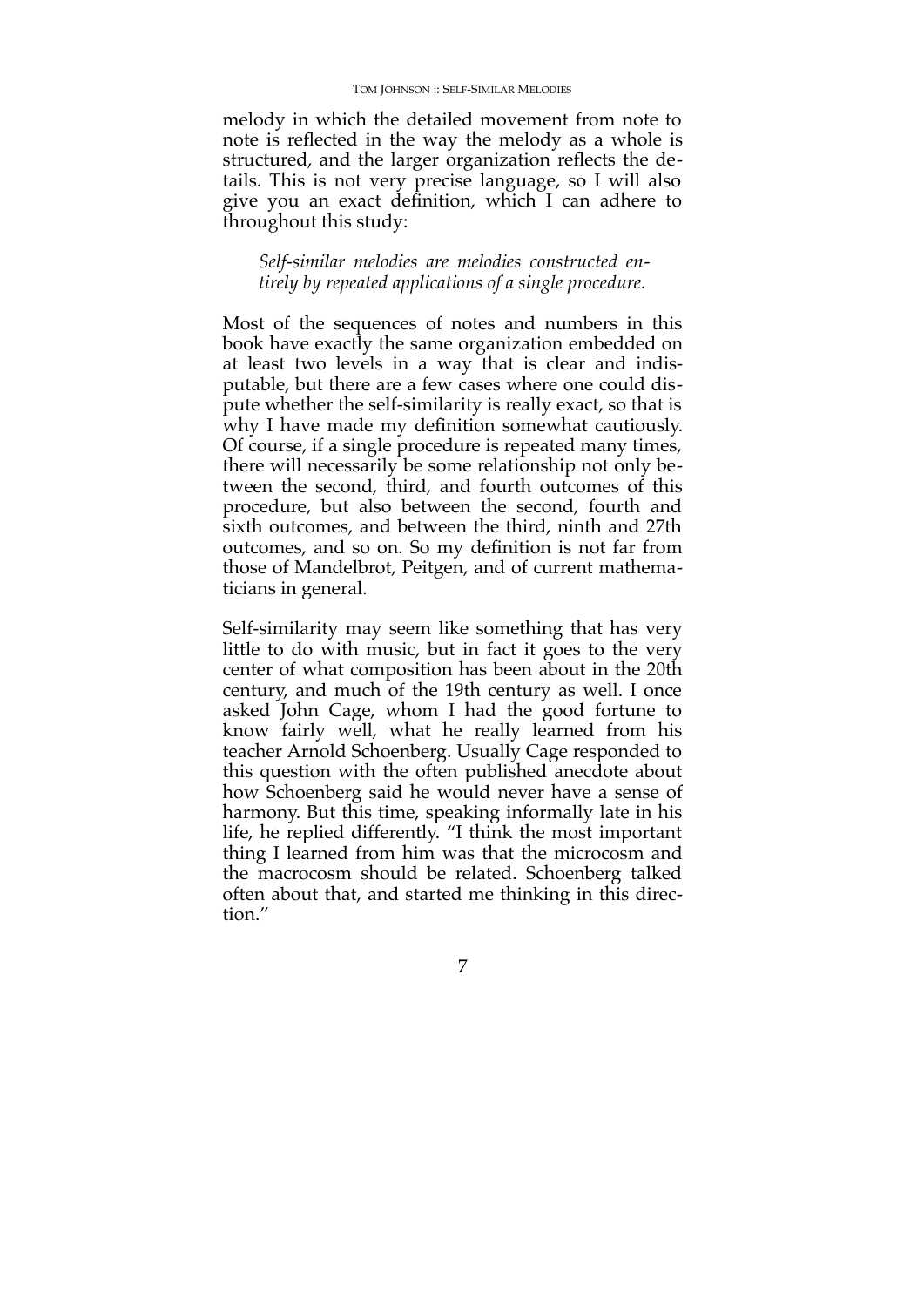The relationship is rather easy to see in the music of Cage, where chance determines what happens on every level, from the overall form to the individual note, and it is not difficult to understand how Schoenberg must have thought about the relationship between his angular expressionistic instrumental lines and the angular expressionistic forms that contain them. It should be pointed out too that both Cage and Schoenberg were no doubt familiar with the theoretical studies of Heinrich Schenker, who demonstrated in detail how the individual harmonies and melodic motions reflect the forms and modulation schemes in the great German tradition from Bach to Brahms. Schenker thought that 20th-century music had nothing to do with his studies of musical "foreground," "middleground," and "background," and it is true that such relationships are difficult to find in Stravinsky, Bartok, Berio, and in fact, the majority of 20th-century music. But foreground-background relationships are very clear in the music of Schoenberg and Cage, though they did it in ways quite different from one another, and from Beethoven. The more precisely calculated microcosm-macrocosm relationships that you shall find in the melodies of this book are simply other manifestations of the same principle.

Limiting my subject in this way has of course required eliminating many things. Combinations and permutations, for example, have been especially useful to me as a compositional tool. How many melodies can be constructed by passing through a single grid or labyrinth? How many melodies of eight notes can one construct using only thirds and fourths? Such questions have sometimes been very useful in composing, but they are not really relevant to self-similar structure. I also had to forget techniques having to do with special musical materials such as glissandos, and eliminate everything having to do with counterpoint, orchestration and other non-melodic aspects of music.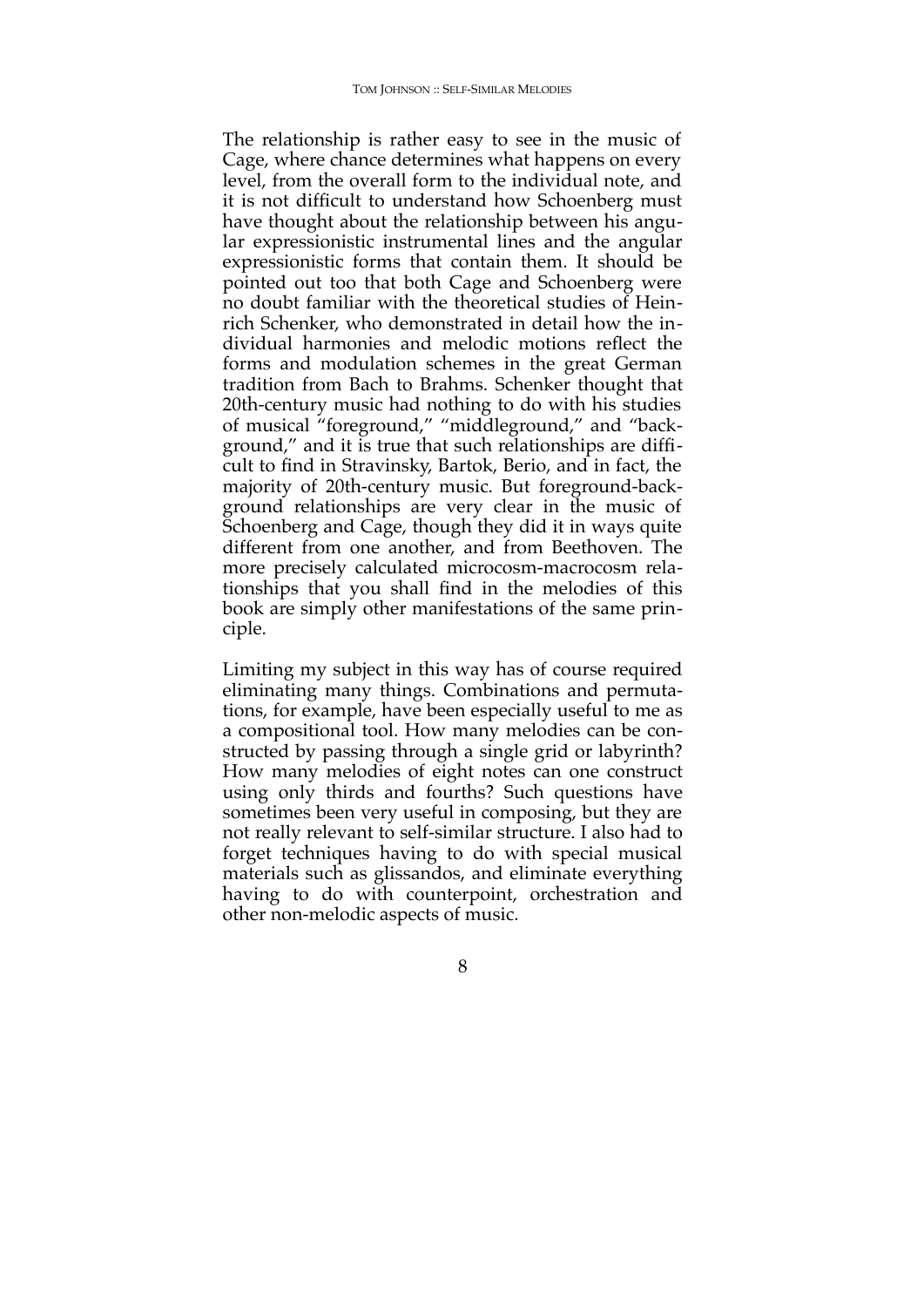In addition, I decided to exclude analysis of my own compositions. Actual compositions are full of texts and contexts, instrumentation and interpretation questions, humorous notes and satiric notes, ethical and political messages, and all sorts of things that are difficult to explain and have little or nothing to do with the behavior of self-similar melodies. So the examples in this book were all written specifically to demonstrate whatever they demonstrate and are not intended to have any particular musical value outside this context. At the end of each section, references are given to actual compositions using the techniques discussed, for those of you who get tired of looking at the short examples and want to see what these things might sound like in real pieces of music.

To abstract the musical examples, and to make them relevant in a more general sort of way, I have written most of them with percussion clef, simply indicating higher and lower scale degrees. This gets us around the problem of whether the particular example might sound better in the upper register or the lower register, in one mode or another, on a European scale or in some other tuning system, and other such considerations having nothing to do with self-similar melodic structure. And very often, when I just wanted to show a short sequence of notes growing into a longer melody, I haven't used musical symbols at all, but simply numbers.

One more thing before we get started. This book is not about esthetics. I am going to simply assume that you are sympathetic with what I would call a rationalist or structuralist approach to art and music, and I won't attempt to convince you that this approach is necessarily better than any of the romantic, expressionistic, intuitive, mystical and otherwise subjective approaches to art and music. But a brief summary of the structuralist point of view should help you to orient yourself to the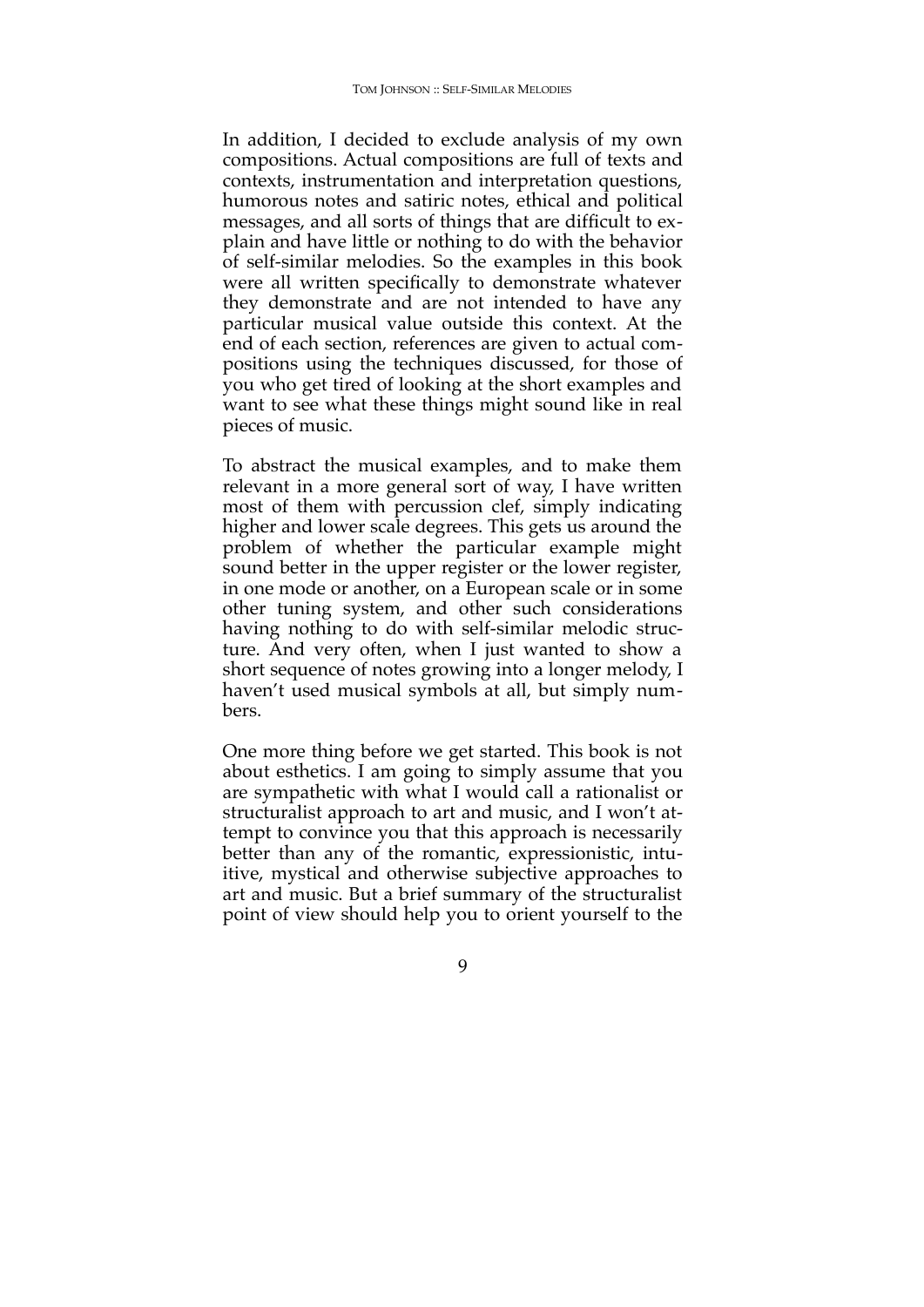topography of this book, and see how you want to move around in it.

The structuralist supposes that conscious awareness is more interesting than dreams, that it is better to know what one is doing than not to know, and that objective reality is more interesting than subjective experience. The structuralist prefers to think about up and down, single and double, greater and smaller, things that are not limited to particular cultures and particular periods of history. The structuralist tries to work with elements that can be defined and measured, and tries, as much as possible, not to think about things that can not be de fined and measured, such as fear, beauty, perception, boredom, and inspiration.

But having written that paragraph, I must quickly point out that many questions remain: Why is it, even after something has been rigorously proved, that it can sometimes continue to seem ultimately mysterious? What are my motivations for doing what I do? Why do I find that one descending melody thrills me while another descending melody, written with exactly the same self-similar procedure, leaves me completely cold? Why is it that I have so much trouble going to sleep when I know there is an uncorrected error in some score I am working on? Are we talking about detached logic or total compulsiveness?

You've probably heard many times terms like "cold facts" and "hard logic," but rationality is neither hard nor cold when it is done by soft warm-blooded animals like ourselves.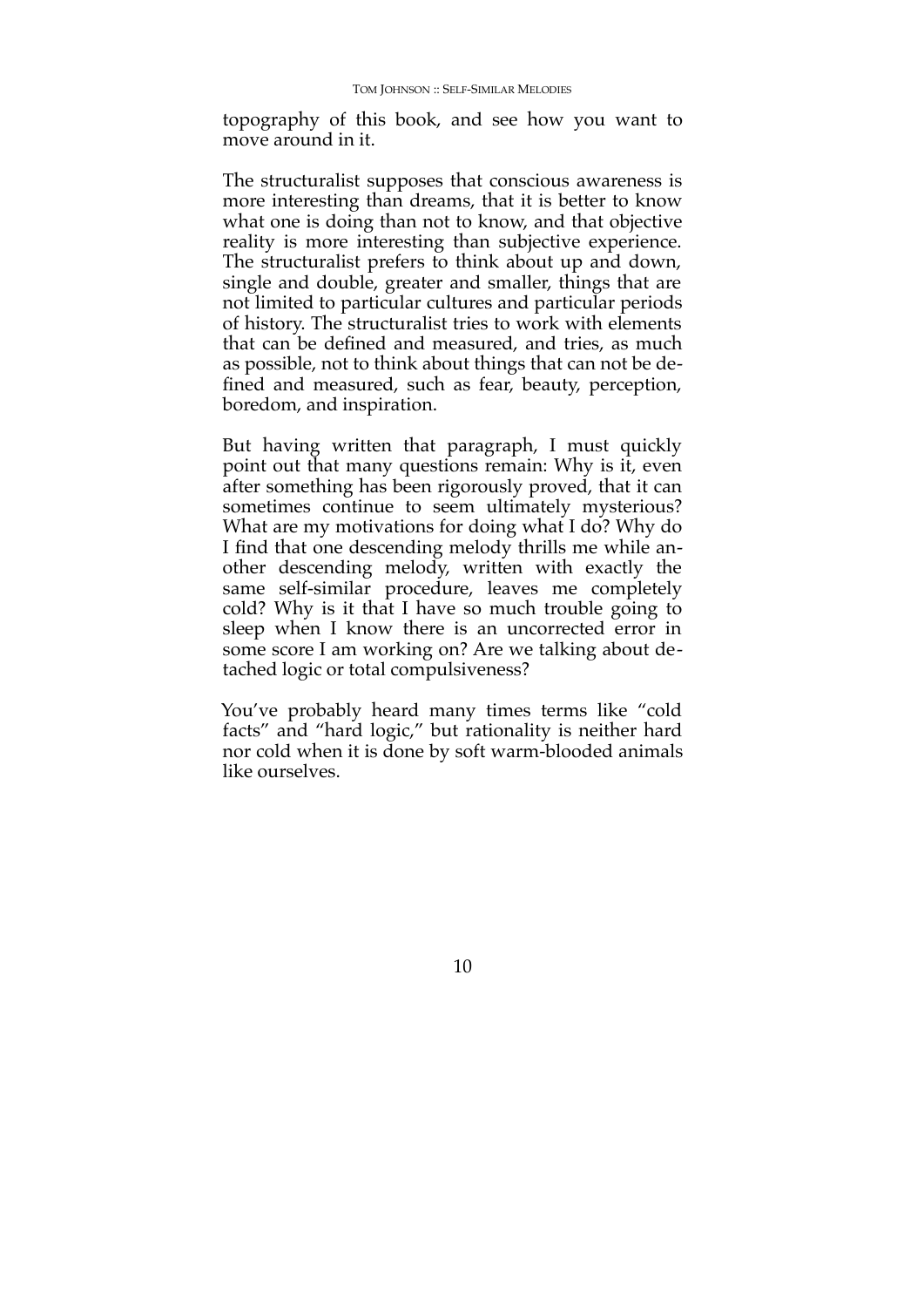## References

- Allouche, Jean-Paul and Johnson, Tom: "Finite Automata and Morphisms in Assisted Musical Composition" (1994), published by the Laboratoire de mathématiques discrètes, Centre national de la recherche scientifique, Marseille. This short collaborative study is primarily a mathematical analysis of the formulas used in my *Formulas for String Quartet* (1994), but it also provides an introduction to automata in general, and to how they can be applied to music.
- Ashby, W. R.: *An Introduction to Cybernetics*, (1963), Wiley, New York. When computer science was still young and the principles of artificial intelligence were still new, the discussion was on a rather theoretical level, and I came away with a new understand of things like "switches" and "transformations." I suspect the book is still stimulating for many readers today.
- Hofstadter, Douglas: *Gödel Escher Bach* (1979), Basic Books. This layman's guide to Gödel also taught me a lot about logical sequences, recursive functions, and many other things. It was a very popular book in America at this time.
- Gardner, Martin: The "Mathematical Games" columns, which Gardner wrote for many years in *Scientific American*, contain hundreds of ideas that can be useful for musicians and artists, but the most important for me personally were the explanations of the "Dragon" formula in several installments in 1967.
- Johnson, Tom: I'll give references later to specific compositions having to do with specific phenomena, but three scores should be cited already, since they are particularly important in the general evolution of my "self-similar melodies."

*Nine Bells* (1979), Editions 75, is a 50-minute dance/ performance played on nine suspended bells. It is one of my first pieces that really follows logical sequences, though the logic is more geometric than numeric.

*Rational Melodies* (completed in 1982), Editions 75, is a collection of 21 melodies for any instrument, with explanations of the processes used to compose them. Also available as a CD (Hat Art 613).

*Music for 88* (1988), Editions 75. Nine separate pieces including the *Mersenne Numbers, the Multiplication Table, Abundant numbers, Square Numbers, Eratosthenes' Sieve, Euler's Harmonies, and Pascal's Triangle*. Also available as a CD (Experimental Intermedia XI 106).